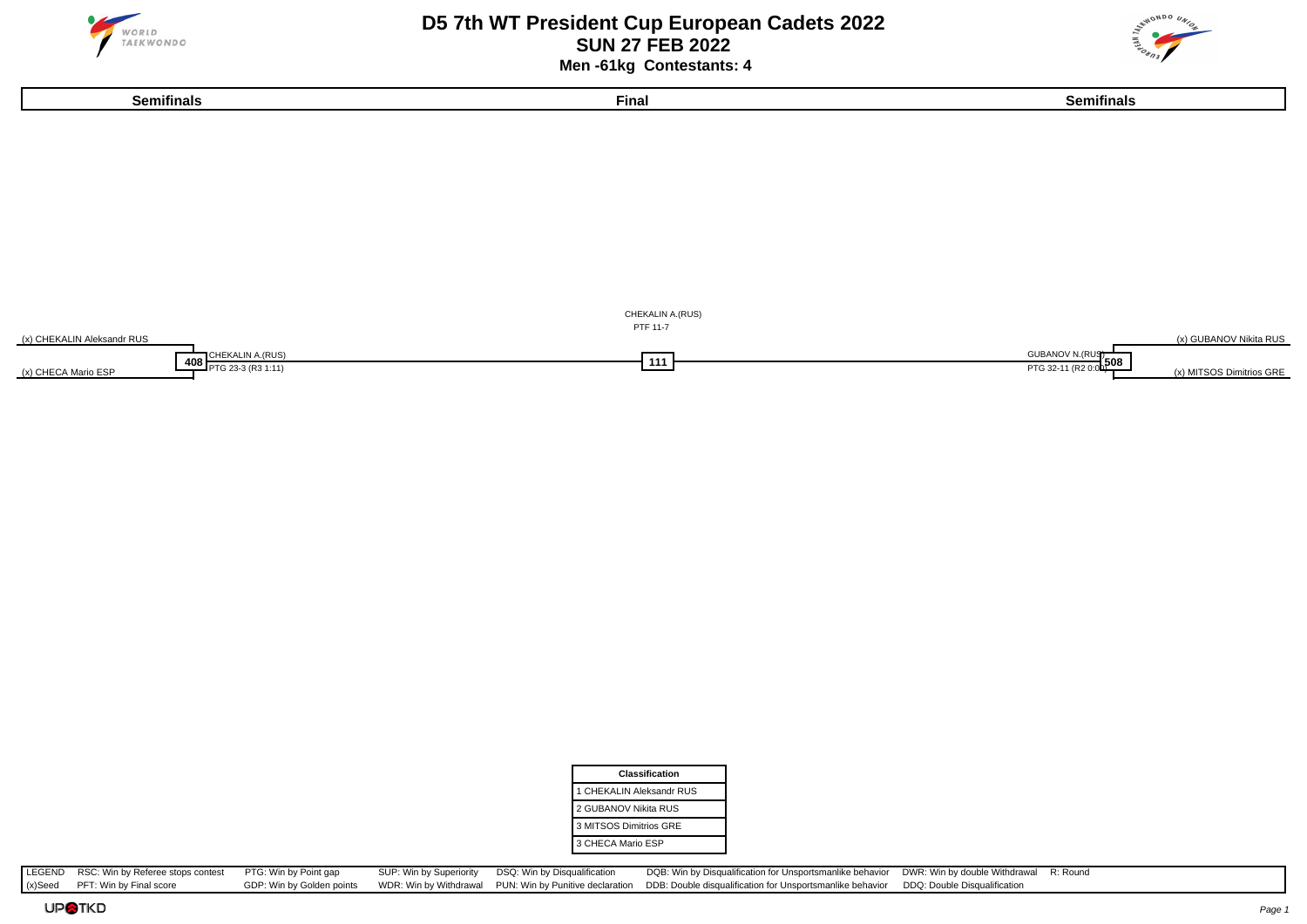

#### **D5 7th WT President Cup European Cadets 2022 SUN 27 FEB 2022 Men -57kg Contestants: 3**

**Semifinals Final Semifinals**





| Classification              |
|-----------------------------|
| 1 KONSTANTAS Theodoros GRE  |
| 2 GEORGOULAS Alexandros GRE |
| 3 KILIC Doruk TUR           |
|                             |

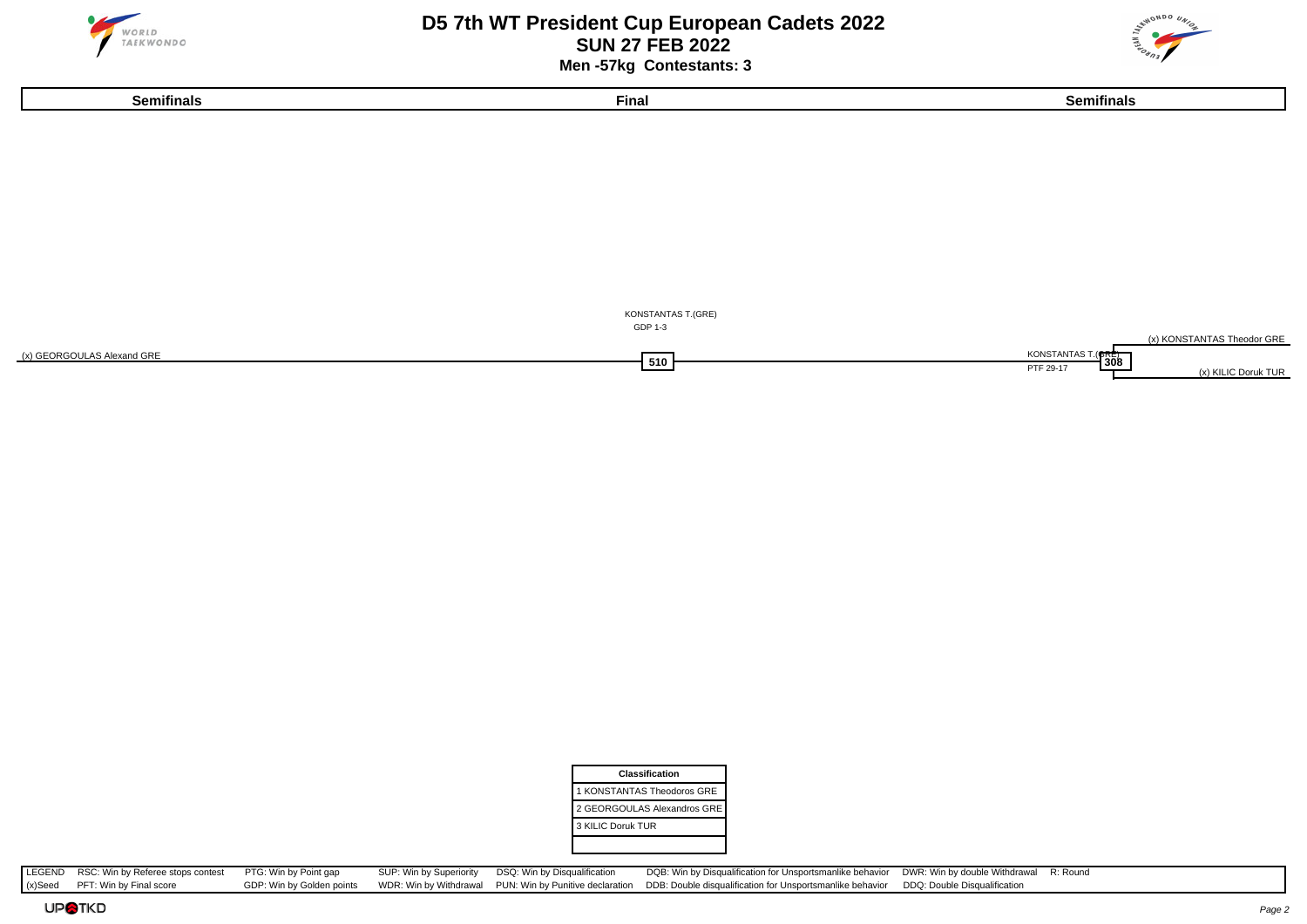

#### **D5 7th WT President Cup European Cadets 2022 SUN 27 FEB 2022 Men -53kg Contestants: 5**





| Classification         |  |
|------------------------|--|
| 1 GEORGII Dzantiev RUS |  |
| 2 ROSEMOND Nolhan FRA  |  |
| 3 FALVO Lorenzo ITA    |  |
| 3 GERASIMENKO Ilia RUS |  |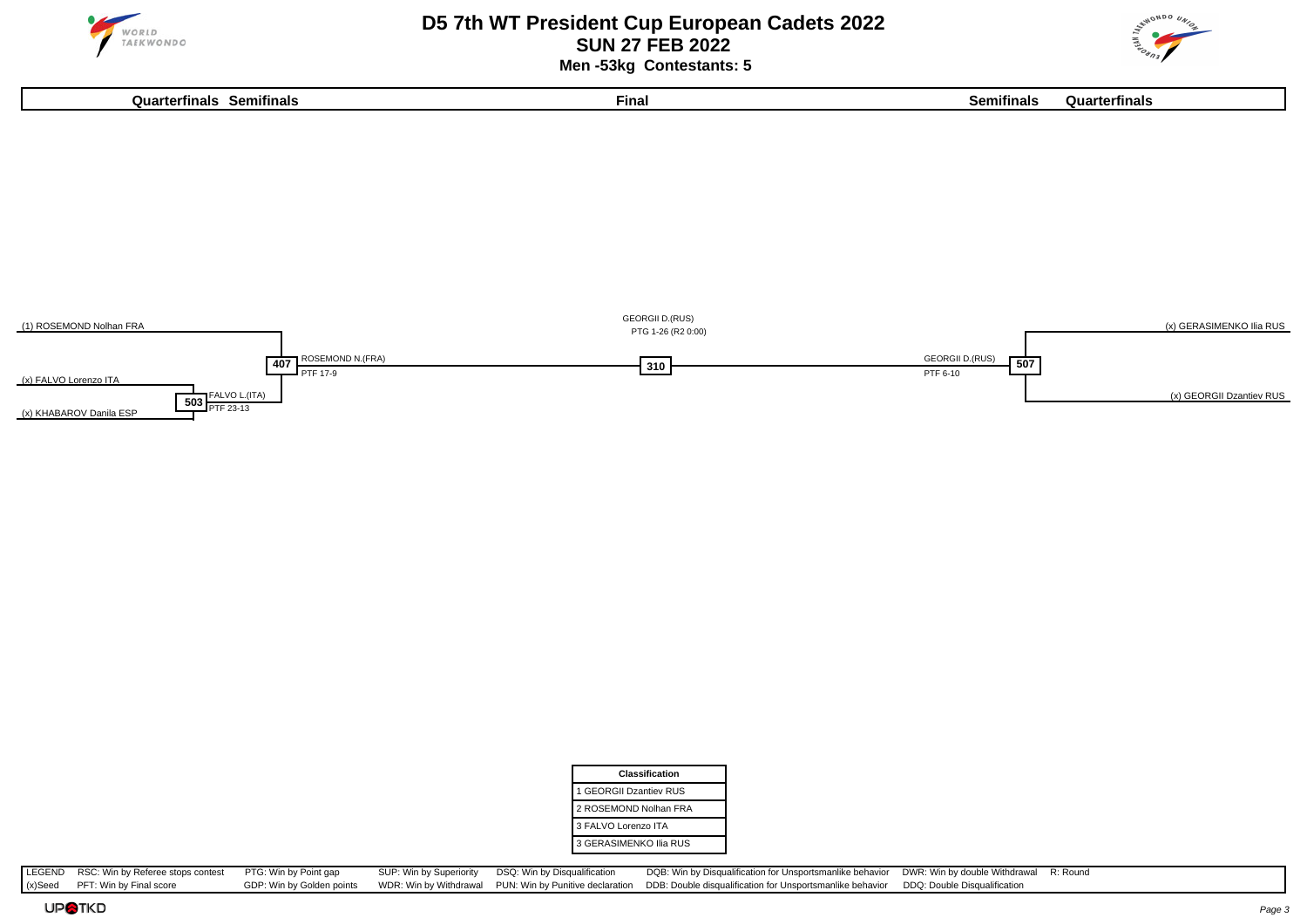

 **Men -41kg Contestants: 13**







| Classification           |
|--------------------------|
| 1 VOROTNIKOV Dmitrii RUS |
| 2 ROSHKA Artem RUS       |
| 3 IAKEL Sergei RUS       |
| 3 HANSEN Lukas SWE       |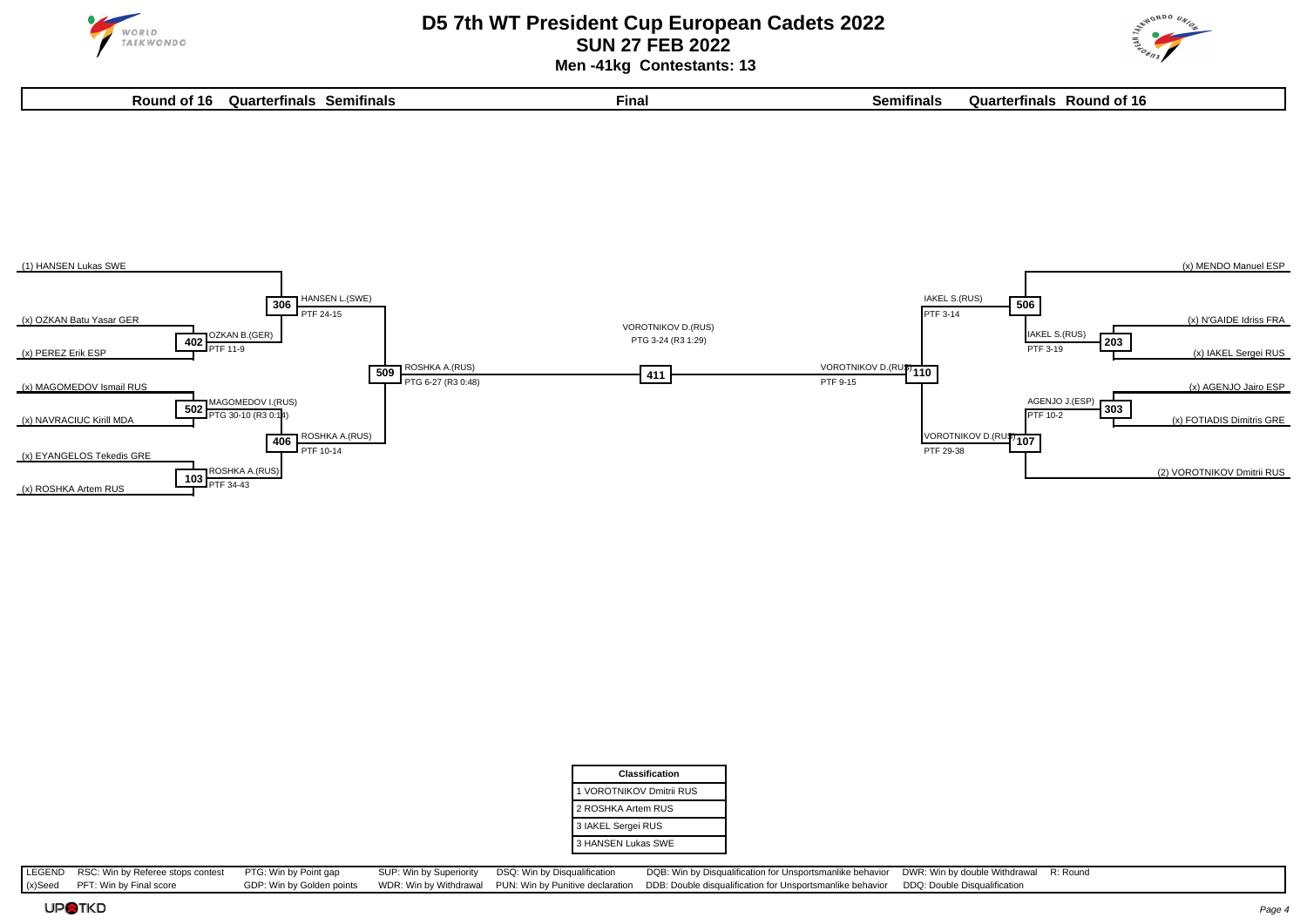

#### **D5 7th WT President Cup European Cadets 2022 SUN 27 FEB 2022 Men -33kg Contestants: 8**

**Quarterfinals Semifinals Final Semifinals Quarterfinals**





| Classification       |
|----------------------|
| 1 BOIKO Denys UKR    |
| 2 PAVLOV Aleksei RUS |
| 3 DEDEGBE Nelson FRA |
| 3 BEZJAK Viljem CRO  |

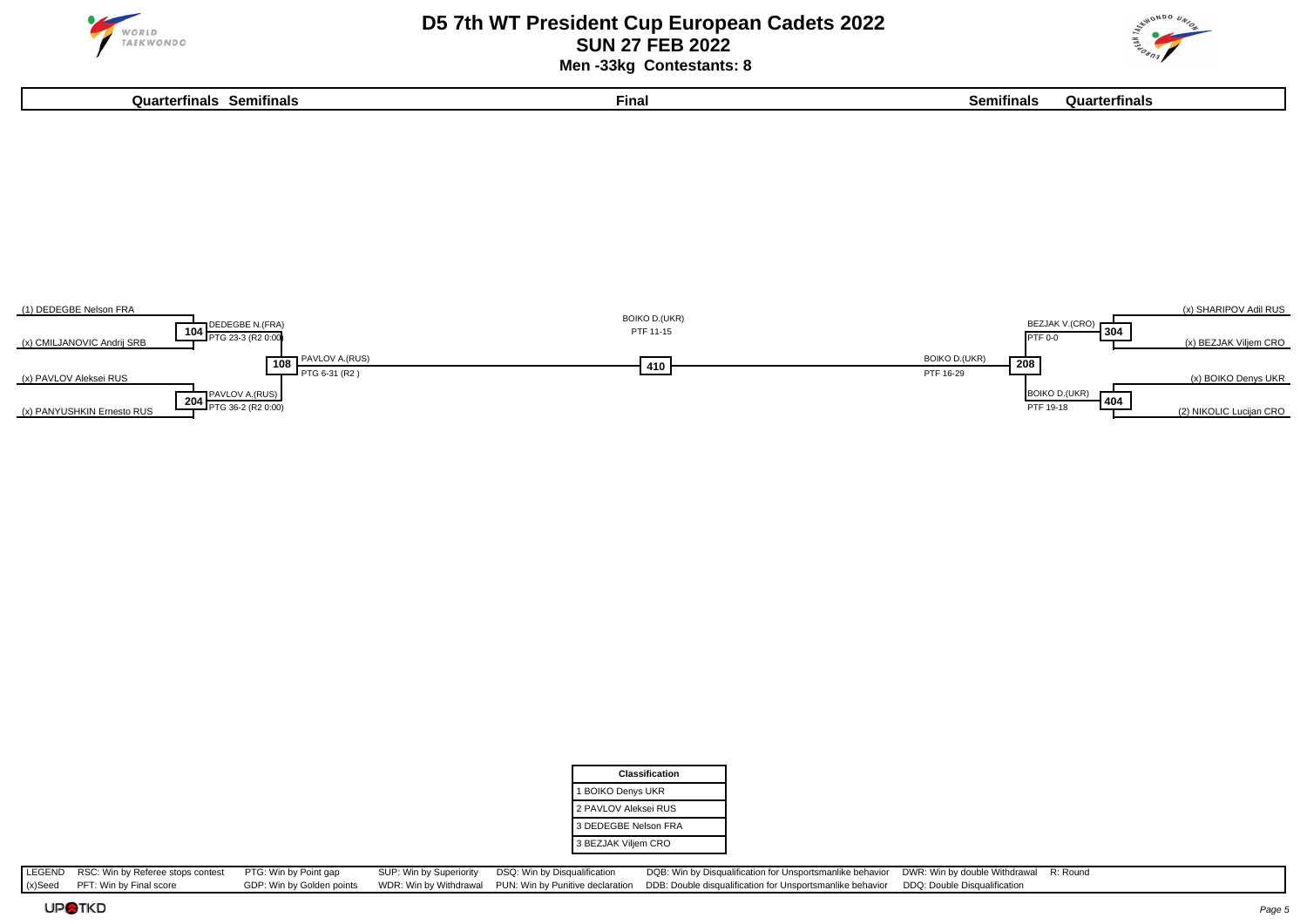

 **Women -55kg Contestants: 10**

**Round of 16 Quarterfinals Semifinals Final Semifinals Quarterfinals Round of 16**





| <b>Classification</b>    |
|--------------------------|
| 1 DIANA Belei UKR        |
| 2 LUKIC Jana SRB         |
| 3 ARBUZINA Leticia ESP   |
| 3 GKOTSOPOULOU Sofia GRE |

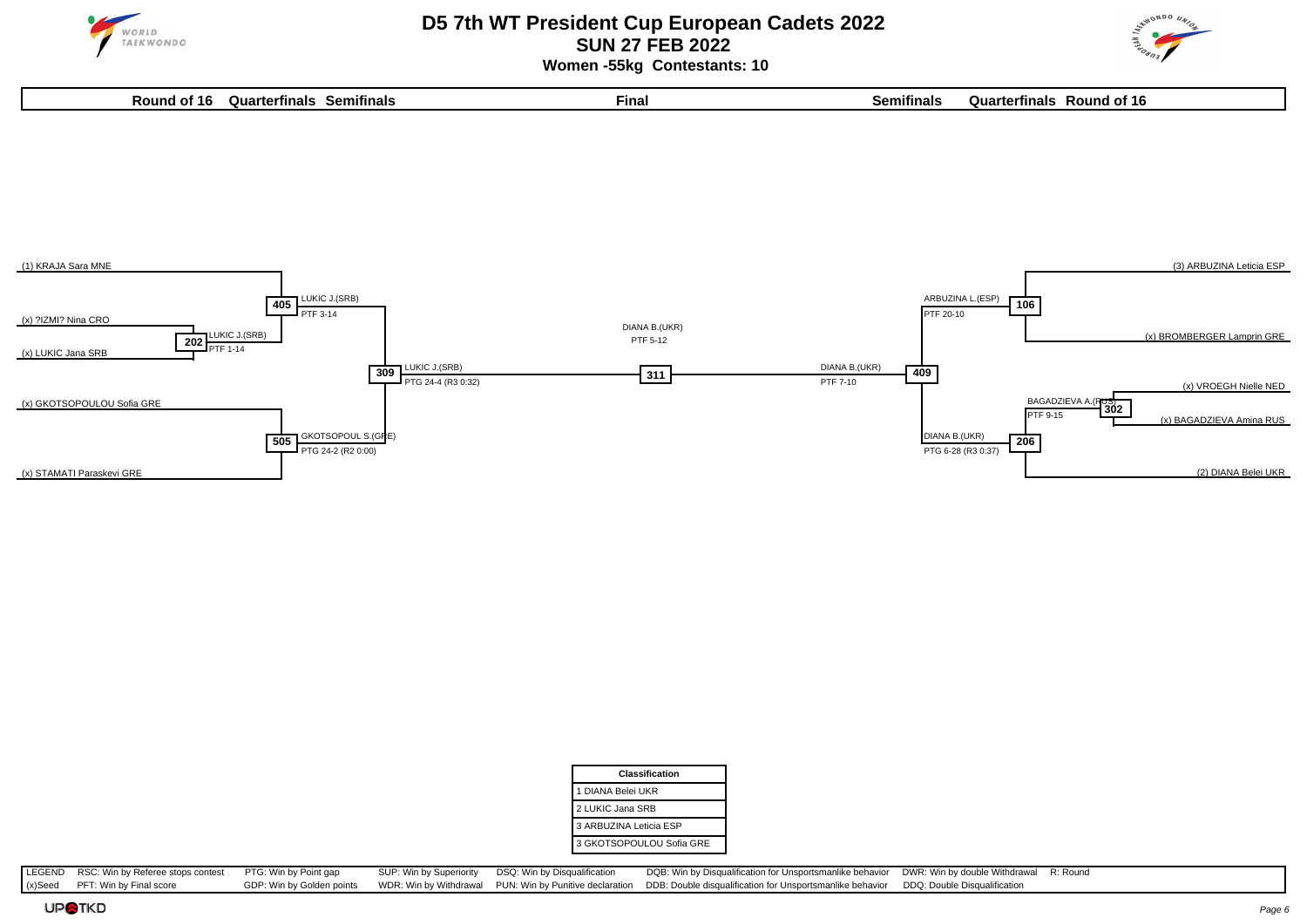



 **Women -44kg Contestants: 14**

| วนะ<br>Round<br>of 16 | - --<br>arterfinals<br>Semitinals | Final | <br>Semitinals | Juar<br>rterfinals<br>Round<br>וח ו<br>- 10 |
|-----------------------|-----------------------------------|-------|----------------|---------------------------------------------|
|                       |                                   |       |                |                                             |



| Classification           |
|--------------------------|
| 1 ABDULBEKOVA Elmira RUS |
| 2 KARACA Irmak TUR       |
| 3 STARCHENKO Taisija UKR |
| 3 ADAMOU Marianna GRE    |